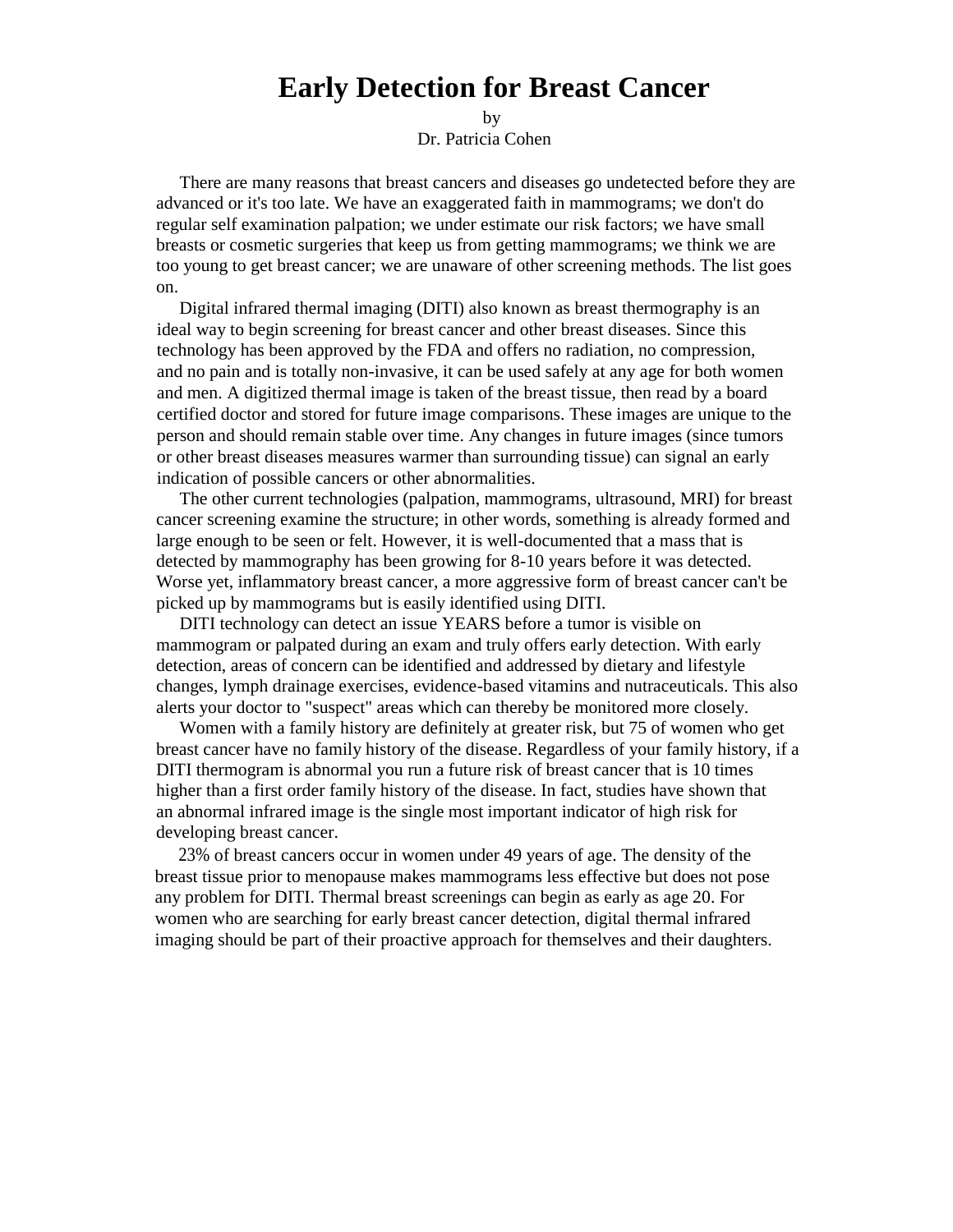## **Overview of Digital Infrared Thermal Imaging**

By Meditherm®

Medical DITI is a noninvasive diagnostic technique that allows the examiner to visualize and quantify changes in skin surface temperature. An infrared scanning device is used to convert infrared radiation emitted from the skin surface into electrical impulses that are visualized in color on a monitor. This visual image graphically maps the body temperature and is referred to as a thermogram. The spectrum of colors indicates an increase or decrease in the amount of infrared radiation being emitted from the body surface. Since there is a high degree of thermal symmetry in the normal body, subtle abnormal temperature asymmetry's can be easily identified.

Medical DITI's major clinical value is in its high sensitivity to pathology in the vascular, muscular, neural and skeletal systems and as such can contribute to the pathogenesis and diagnosis made by the clinician.

Medical DITI has been used extensively in human medicine in the U.S.A., Europe and Asia for the past 20 years. Until now, cumbersome equipment has hampered its diagnostic and economic viability. Current state of the art PC based IR technology designed specifically for clinical application has changed all this.

Clinical uses for DITI include;

- To define the extent of a lesion of which a diagnosis has previously been made;
- To localise an abnormal area not previously identified, so further diagnostic tests can be performed;
- To detect early lesions before they are clinically evident;
- To monitor the healing process before the patient is returned to work or training.

Skin blood flow is under the control of the sympathetic nervous system. In normal people there is a symmetrical dermal pattern which is consistent and reproducible for any individual. This is recorded in precise detail with a temperature sensitivity of 0.01  $^{\circ}$ C by DITI.

The neuro-thermography application of DITI measures the somatic component of the sympathetic nervous system by assessing dermal blood flow. The sympathetic nervous system is stimulated at the same anatomical location as its sensory counterpart and produces a 'somato sympathetic response'. The somato sympathetic response appears on DITI as a localized area of altered temperature with specific features for each anatomical lesion.

The mean temperature differential in peripheral nerve injury is *1.5°C.* In sympathetic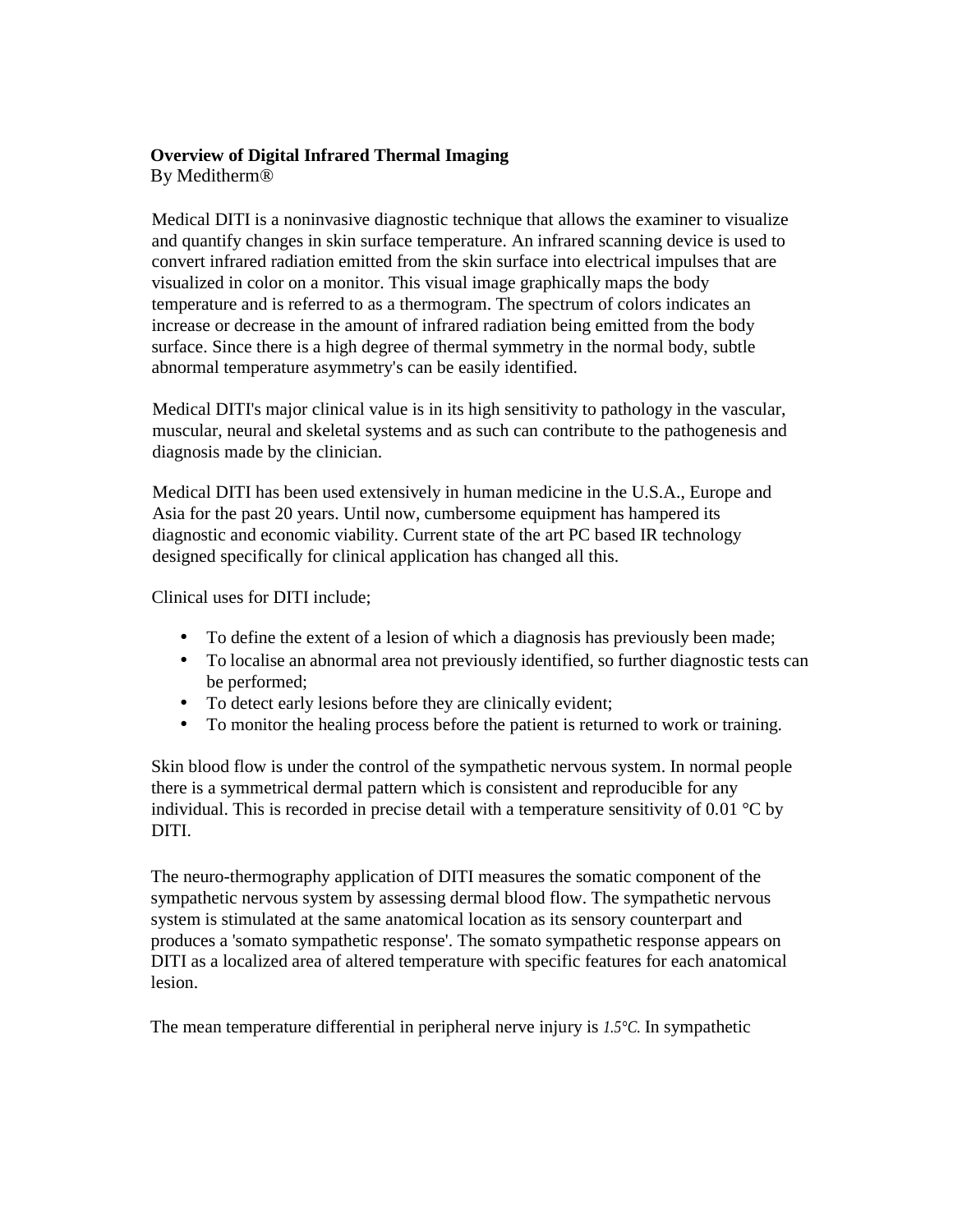dysfunction's (RSD / SMP / CRPS) temperature differentials ranging from  $1 \degree$ C to  $10 \degree$ C depending on severity are not uncommon. Rheumatological processes generally appear as 'hot areas' with increased temperature patterns. The pathology is generally an inflammatory process, i.e. synovitis of joints and tendon sheaths, epicondylitis, capsular and muscle injuries, etc.

Both hot and cold responses may coexist if the pain associated with an inflammatory focus excites an increase in sympathetic activity. Also, vascular conditions are readily demonstrated by **DITI** including Raynauds, Vasculitis, Limb Ischemia, DVT, etc.

## **Medical DITI is filling the gap in clinical diagnosis ...**

- X ray, C.T. Ultrasound and M.R.I. etc., are tests of anatomy.
- E.M.G. is a test of motor physiology.
- DITI is unique in its capability to show physiological change and metabolic processes.

It has also proven to be a very useful complementary procedure to other diagnostic modalities.

Unlike most diagnostic modalities **DITI** is non-invasive. It is a very sensitive and reliable means of graphically mapping and displaying skin surface temperature. With **DITI** you can diagnosis, evaluate, monitor and document a large number of injuries and conditions, including soft tissue injuries and sensory/autonomic nerve fibre dysfunction.

Medical **DITI** can offer considerable financial savings by avoiding the need for more expensive investigations.

Medical **DITI** can graphically display the very subjective feeling of pain by objectively displaying the changes in skin surface temperature that accompany pain states.

Medical **DITI** can show a combined effect of the autonomic nervous system and the vascular system, down to capillary dysfunctions. The effects of these changes show as asymmetry's in temperature distribution on the surface of the body.

Medical **DITI** is a monitor of thermal abnormalities present in a number of diseases and physical injuries. It is used as an aid for diagnosis and prognosis, as well as therapy follow up and rehabilitation monitoring, within clinical fields that include Rheumatology, neurology, physiotherapy, sports medicine, oncology, pediatrics, orthopedics and many others.

Results obtained with medical **DITI** systems are totally objective and show excellent correlation with other diagnostic tests.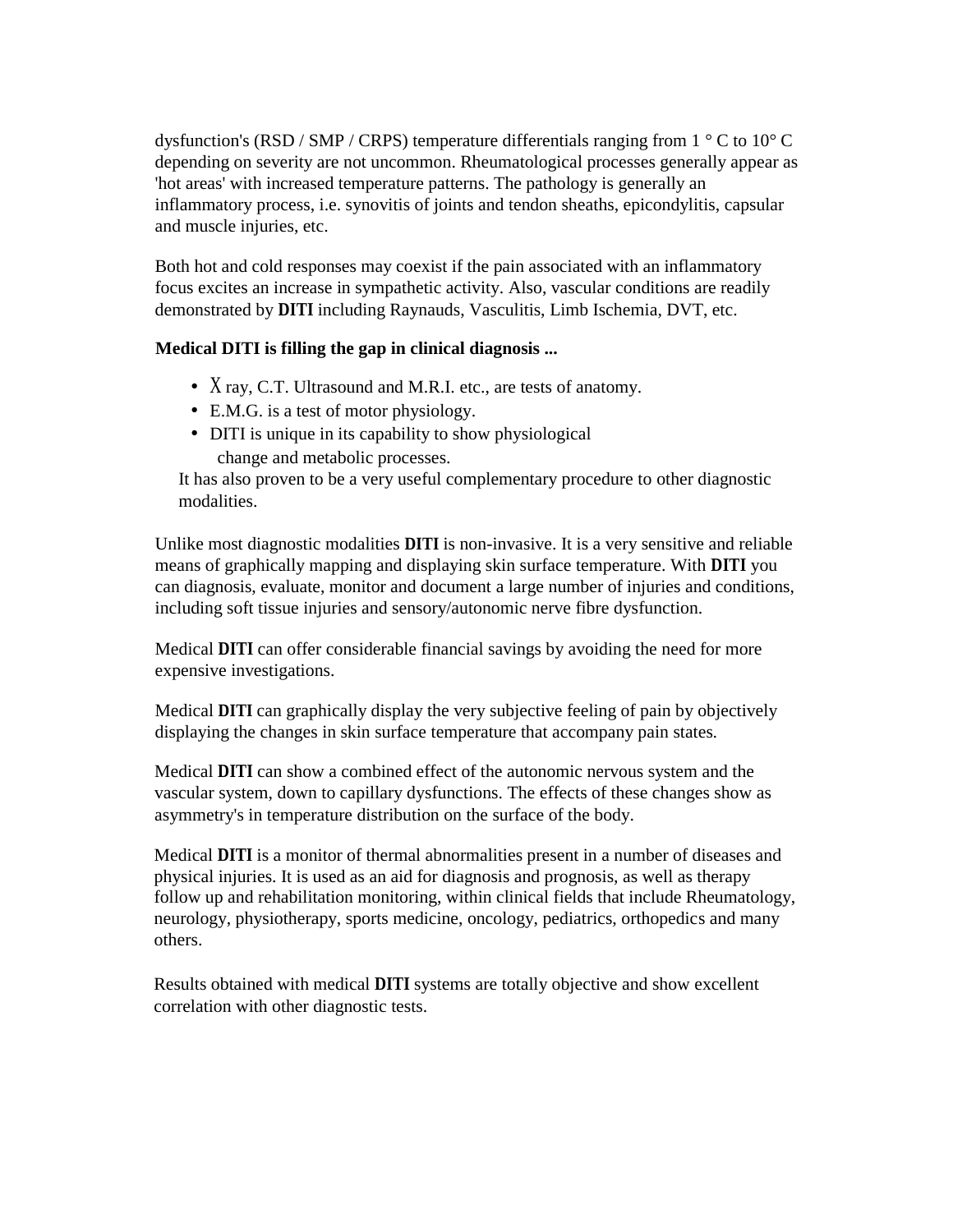Mammograph is a diagnostic tool used to screen breast cancer in hopes that breast cancer can be detected at its earliest stage and patients can be treated early enough to increase their odds of survival.

For a long time, mammography is recommended for women aged 40 to 49 who are believed at high risk of breast cancer. However, the potential benefits and particularly the risks of the modern technology are seldom discussed with patients.

In today's issue of the Annals of Internal Medicine,the American College of Physicians (ACP) issued new clinical guidelines for screening mammography for women age 40 to 49, emphasizing that patients should be told of both benefits and risks of mammograms as the risk of the procedure has become evident.

But the guidelines are ambiguous, critics said, which only recommend that clinicians should help patients decide whether or not to take mammograms. The guidelines do not reveal much of real benefits and risks associated with use of mammograms in detail.

Mammograms are touted by many doctors as the best screening tool for detecting breast cancer while some urge caution. Is mammography effective enough in diagnosing breast cancer? The problems with this screening method include false positives and false negatives and the risk of radiation.

According to a Swedish study of 60,000 women, cited by newstarget.com, 70 percent of the mammographically detected tumors weren't tumors at all. 70 to 80 percent of all positive mammograms do not show any presence of breast cancer. These false positives may be responsible for the increased survival rate if any associated with mammogram screening, critics suggested.

The false positives are likely to result in unnecessary medical intervention and emotional stress. For instance, a positive resulting from mammograms is likely to lead to invasive biopsy, which could do more harm than good. In some cases, the false diagnosis could lead to loss of a healthy breast or even life.

On the other hand, mammograms have a high rate of missed diagnosis of breast cancer, resulting in false negatives, which can delay treatment and eventually lead to loss of a woman' life. Dr. Samuel S. Epstein, professor of Environmental Health Department in University of Illinois at Chicago, was cited as claiming in his book "The Politics of Cancer" that 25 percent of breast cancer cases are missed in women aged 40 to 49 when mammography is used for screening.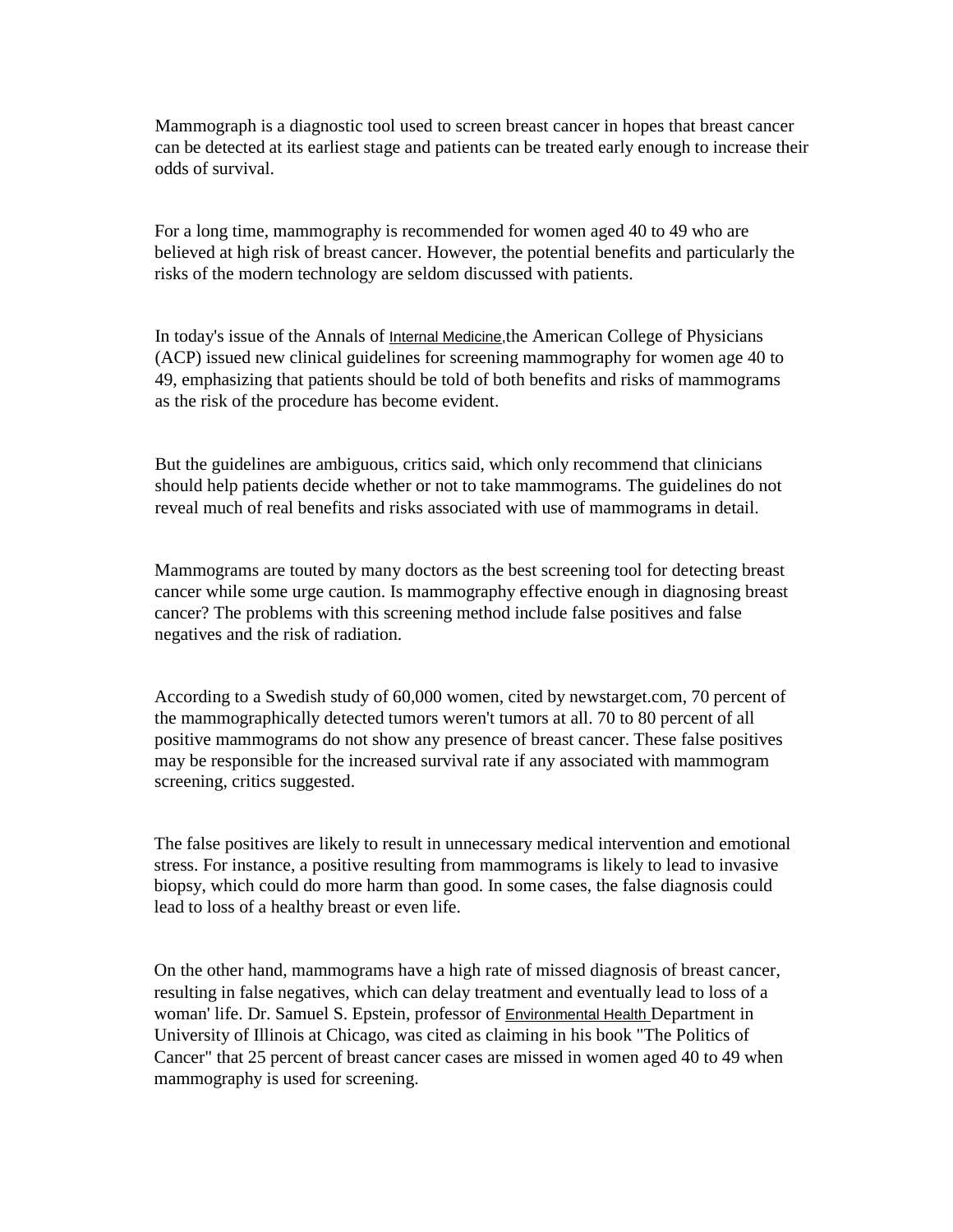According to a report by newstarget.com, the rate of false negatives estimated by the National Cancer Institute (NCI) is even higher, 40 percent among women ages 40-49. Mammograms result in high rates of false negatives in younger women, whose breasts are denser, making it harder to detect breast cancer. In pre-menopausal women, the false negatives are twice as likely to occur.

In addition to the uncertainties of screening results, one thing is certain: Radiation damages breast issue, which is very sensitive to ionizing radiations such as x-ray used in mammography. Ionizing radiations are the best studied cancer causing agent in the world and the human history and were recognized by the U.S. government as a carcinogen in 2005 although the risk has been known for decades to say the least.

The dose used in the current mammography is relatively smaller than that used in the early days such as in 1970s, about 1 rad versus 5 to 10 rads. But one exposure to the reduced dose would still increase the risk for breast cancer by one percent in women aged 35 to 50, according to Dr. Frank Rauscher, former director of the National Cancer Institute, cited by newstarget.com. Some such as Russell L. Blaylock, MD, estimated that annual radiological breast exams increase the risk of breast cancer by two percent.

In the 1960s and 70s, women received 10 screenings a year without being informed of the potential cancer risk resulting from mammograms. Dr. John Gofman, a prominent nuclear scientist and physician who retired now from the University of California at Los Angeles estimated that 75 percent of breast cancer cases are related to exposure to x-ray exposure including that used in mammography and chest x-ray although he acknowledged that other factors such as diet and environment also have an effect of the overall risk.

The medical industry downplays repeatedly the risk of medical x-ray saying that compared to other cancer risks, the risk from x-ray is small, or the benefits outweigh risks. Some studies show that exposure to x-ray may be responsible only for a few percent of the total cancer risk, but sponsorship for such studies are not always clear and whether or not there is conflict of interest remains unknown.

The risk of mammograms may be greater for about 30 percent of women who carry faulty genes such as BRCA 1 and 2, according to an early study. The study of 1,600 women with BRCA 1 and 2 mutations published in the June 27 2006 issue of Journal of Clinical Oncology shows that these women were 54 percent more likely to develop breast cancer if they had ever had a chest x-ray. Exposure to radiation before age 20 doubled the risk of breast cancer before their 40th birthday.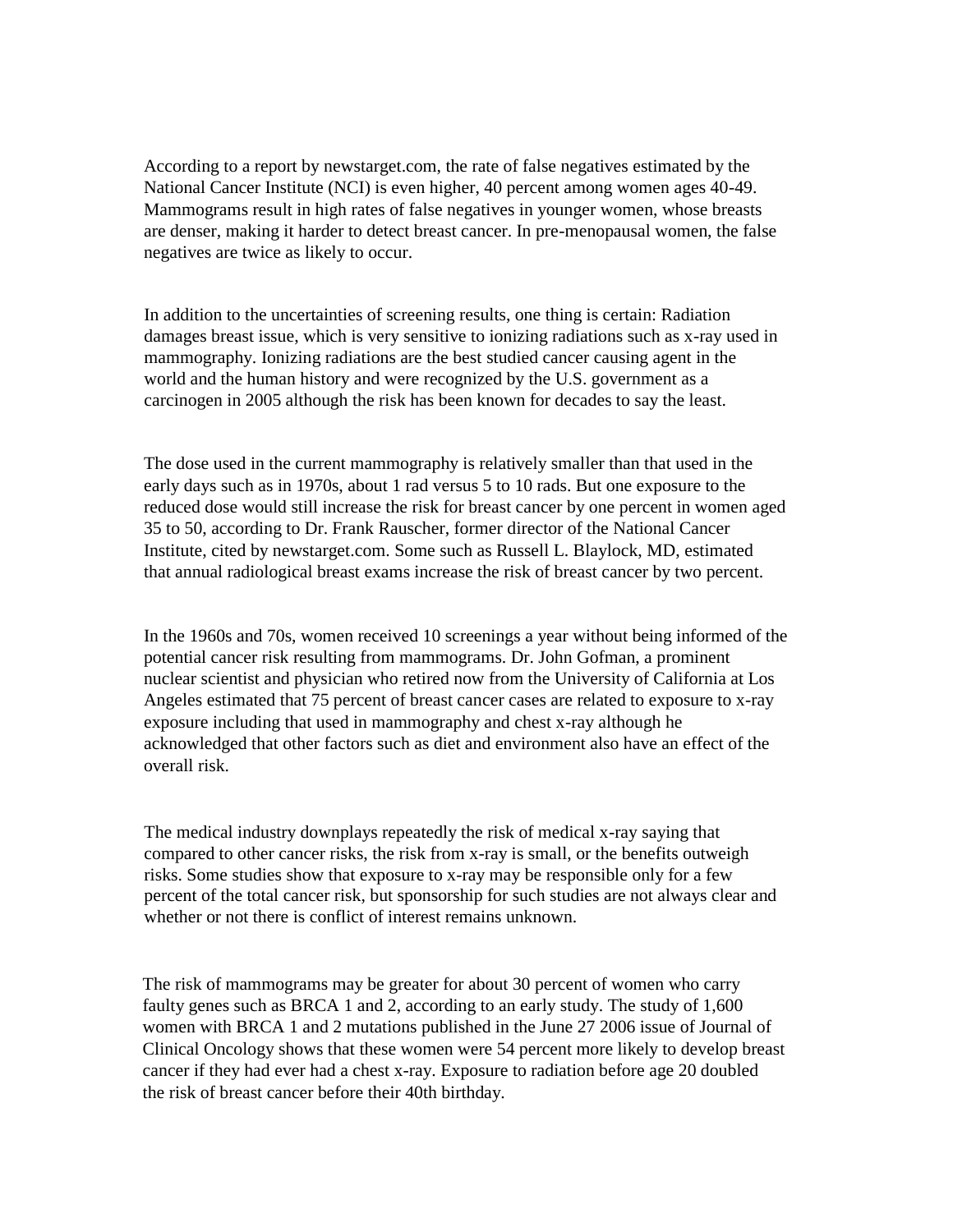Dawn Prate reported at newstarget.com that "Women Cancer researchhas also found a gene, called oncogene AC, that is extremely sensitive to even small doses of radiation. A significant percentage of women in the United States have this gene, which could increase their risk of mammography-induced cancer. They estimate that 10,000 A-T carriers will die of breast cancer this year due to mammography."

The incidence of ductal carcinoma in situ (DCIS), a form of breast cancer has increased by 328 percent since introduction of mammogram screening and 200 percent of the increase is allegedly caused by mammography, which raises **breast cancer risk**by the radiation used and pressure placed on the women's breast during the screening procedure, according to Dawn Prate. It's believed that pressure on breasts may cause existing breast cancer cells to spread to other locations.

The risk of radiation is more significant in younger women. Evidence released by the National Cancer Institute cited by newstarget.com shows that mammography would cause 75 cases of breast cancer for every 15 identified. The mortality of breast cancer in young women who received annual mammograms increased by 52 percent, according to a Canadian study, cited by Prate.

"A 1992 Canadian National Breast Cancer Study showed that mammography had no positive effect on mortality for women between the ages of 40 and 50. In fact, the study seemed to suggest that women in that age group are more likely to die of breast cancer when screened regularly." Dawn Prate reported at newstarget.com.

While there is still an ongoing debate on the medical value of mammography, evidence suggests that the screening method does not help save lives of women aged 40 to 49. For instance, a 1997 consensus panel appointed by the National Institute of Health concluded that no evidence suggests mammograms for this age group save lives and they may even do more harm than good. The panel advises that women weigh the risks when considering a mammogram.

Those who rely on screening to reduce their risk of death from breast cancer may consider alternative screening methods such as thermography and M.R.I. scan as these screening procedures are generally recognized as effective and safer tools when it comes to detection of breast cancer.

The bottom line is, a health observer with foodconsumer.org suggests, that no matter how accurate or harmless a diagnostic tool such as mammography is, these procedures are not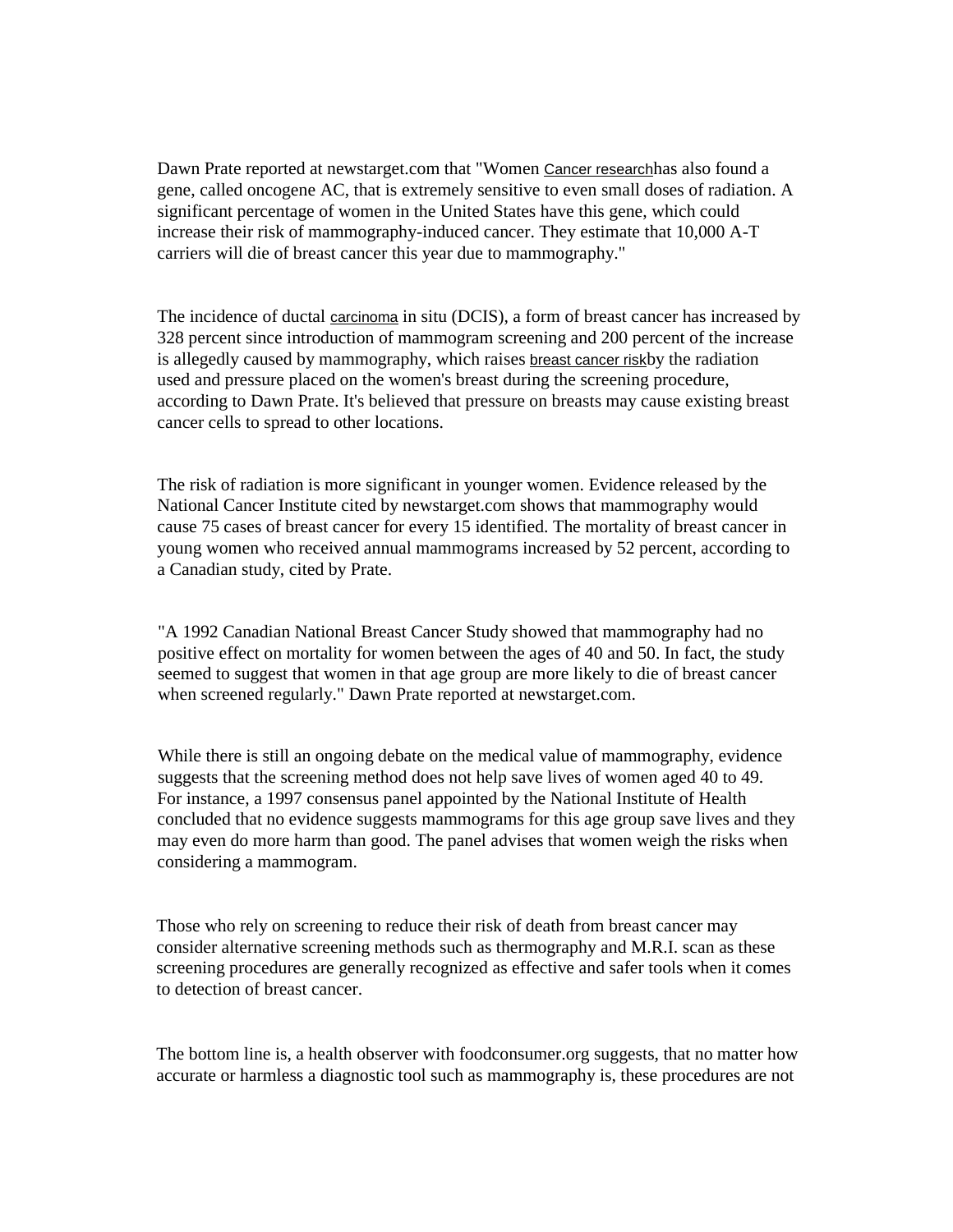meant to prevent breast cancerfrom occurring or being developed. These tools are used to find breast cancer in its earliest stage and treat the patients early, which some doctors believe help increase the odds of survival.

Those who really want to prevent breast cancer should know the real risk factors for breast cancer and eliminate the risks in their life to reduce their odds of developing breast cancer, the health observer said. He said when one was diagnosed with breast cancer, she is already in a defensive position.

Those who want to be free of breast cancer should think more about prevention than mammogram screening, he suggested.